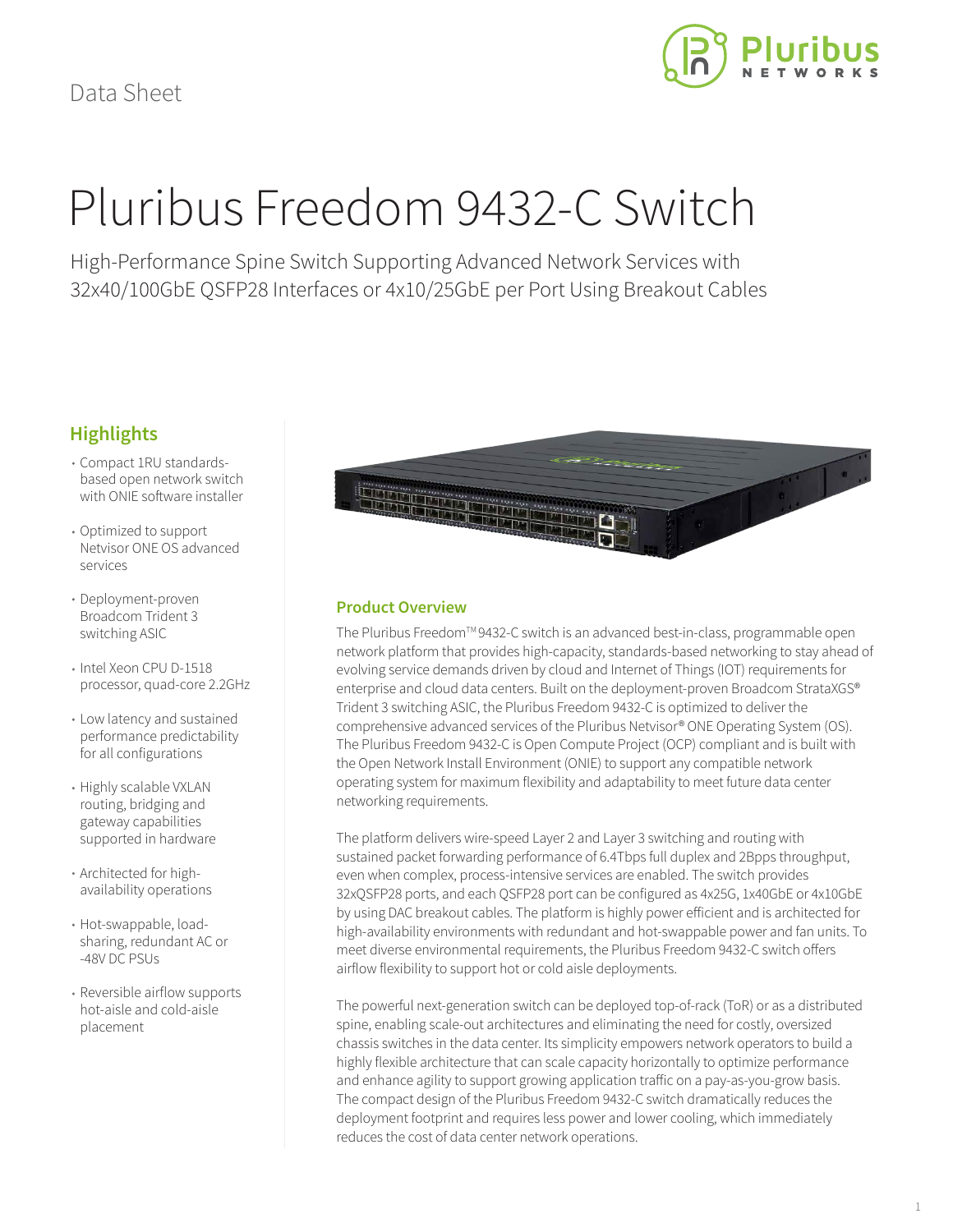

## **System Highlights**

- Wire-speed, full-duplex across all ports, Layer 2 and Layer 3 forwarding up to 6.4Tbps full duplex and 2Bpps
- 32xQSFP28 switch ports, each supporting 1x100GbE or 1x40GbE, or via breakout cables 4x25GbE or 4x10GbE
- Broadcom Trident3 switching ASIC
- Intel Xeon CPU D-1518 processor, quad-core 2.2GHz
- VXLAN services supported in hardware at wire speed
- Hot-swappable, load-sharing, redundant AC or -48V DC PSUs
- All ports on front; PSUs and fans accessible from rear
- 5+1 redundant, hot-swappable fan modules
- Configurable hot/cold aisle with port-to-power and power-to port airflow
- 1RU compact form factor mountable in either a standard 19" or 21" rack

## **Unified Cloud Fabric™**

The Unified Cloud Fabric (UCF) delivers the benefits of hyperscale agility, simplicity and availability to data centers, unified cloud networks and many other networking applications. The UCF unites networks across multiple dimensions: switches and servers, overlay and underlay networks, and distributed clouds. Powered by the Linux-based Netvisor® ONE operating system, the UCF solution features fabric-wide provisioning from any single switch in the fabric, resulting in massive service delivery speed-up and error reduction. This automation is achieved in a distributed, controller-less fashion, without the need for costly and complex software-defined networking appliances. The UCF solution offers a rich set of Layer 2 and Layer 3 overlay services to allow network architects and engineers to solve virtually any networking problem with agility in the overlay while maintaining a highly stable and scalable underlay. When deployed in servers with data processing units (DPUs), the fabric provides even finger-grained microsegmentation with distributed firewalls at the individual application level.

## **Netvisor ONE Operating System**

Enabling simple, plug-and-play deployments, the Pluribus Freedom 9372-T switch is delivered as an integrated, turnkey solution that is shipped pre-configured with the Pluribus Netvisor ONE OS installed on the Open Network Install Environment foundation. Pluribus Netvisor ONE is a virtualized network operating system (NOS) that provides a best-in-class Layer 2 and Layer 3 networking foundation and optionally licensed advanced network services such as VXLAN, the distributed Unified Cloud Fabric™ architecture and embedded network performance monitoring telemetry.

### *Netvisor ONE Licensing Options*

- **Netvisor ONE Enterprise Edition**  This license supports Layer 2 and Layer 3 switching and routing functionality with all standard networking protocols and high-availability features.
- **Netvisor ONE Fabric Edition**  This license supports VXLAN, telemetry, Unified Cloud Fabric and security and segmentation capabilities (not included with the switch).
- **vNET**  This license supports multi-tenant and network/ traffic segmentation requirements. Licensed one per switch. vNET Manager capabilities require Virtual Netvisor (vNV) to be deployed (not included with the switch).
- **VirtualWire+™**  This license includes the Fabric license and enables VirtualWire capabilities (not included with the switch).
- **VirtualWire™**  This license enables VirtualWire capabilities in standalone Layer 1 VirtualWire mode (not included with the switch).

## **Warranty**

The Pluribus Netvisor® ONE OS and Pluribus Freedom™ Open Networking Switches are backed by a 90-Day limited warranty and access to technical support. Pluribus FreedomCare™ extended support options provide for extended support coverage, which includes advanced product replacements, software updates and upgrades and access to 24x7 technical support. Contact Pluribus Networks or a Pluribus Networks authorized reseller for details on advanced support options.